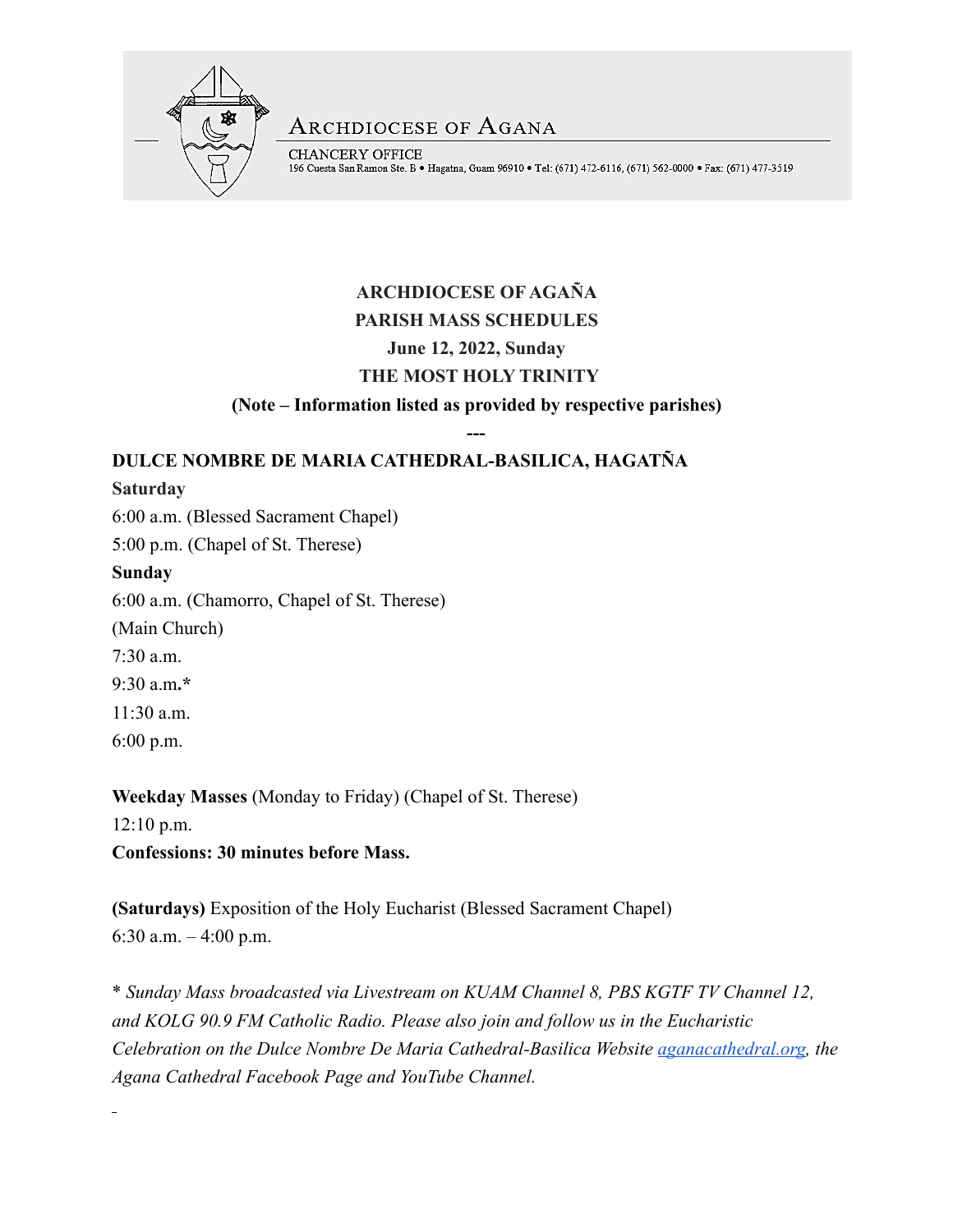# **OUR LADY OF PURIFICATION, MAINA Saturday** 5:00 p.m. **Sunday** 8:00 a.m. **Weekday Masses** (Monday, Wednesday & Friday) 5:00 p.m. **Confessions: 30 minutes before Mass.**

---

---

## **OUR LADY OF THE BLESSED SACRAMENT CHURCH, AGANA HTS.**

#### **Saturday**

7:00 a.m. 5:00 p.m. (Vigil Mass)

#### **Sunday**

7:00 a.m. 9:00 a.m. **Weekday Masses** (Monday, Tuesday, Wednesday & Friday) 6:00 p.m. Mass on holidays at 7:00 a.m. (No evening Mass on holidays) **Adoration Chapel** (Sunday to Saturday) (We're open 7 days a week) 6:00 a.m. to 6:00 p.m. Confessions - By Appointment. Please visit or call Parish office.

---

# **OUR LADY OF MT. CARMEL CHURCH, HÅGAT Saturday** 5:00 p.m. **Sunday** 9:00 a.m. **Weekday Masses** (Monday, Tuesday, Wednesday & Friday) 7:00 a.m.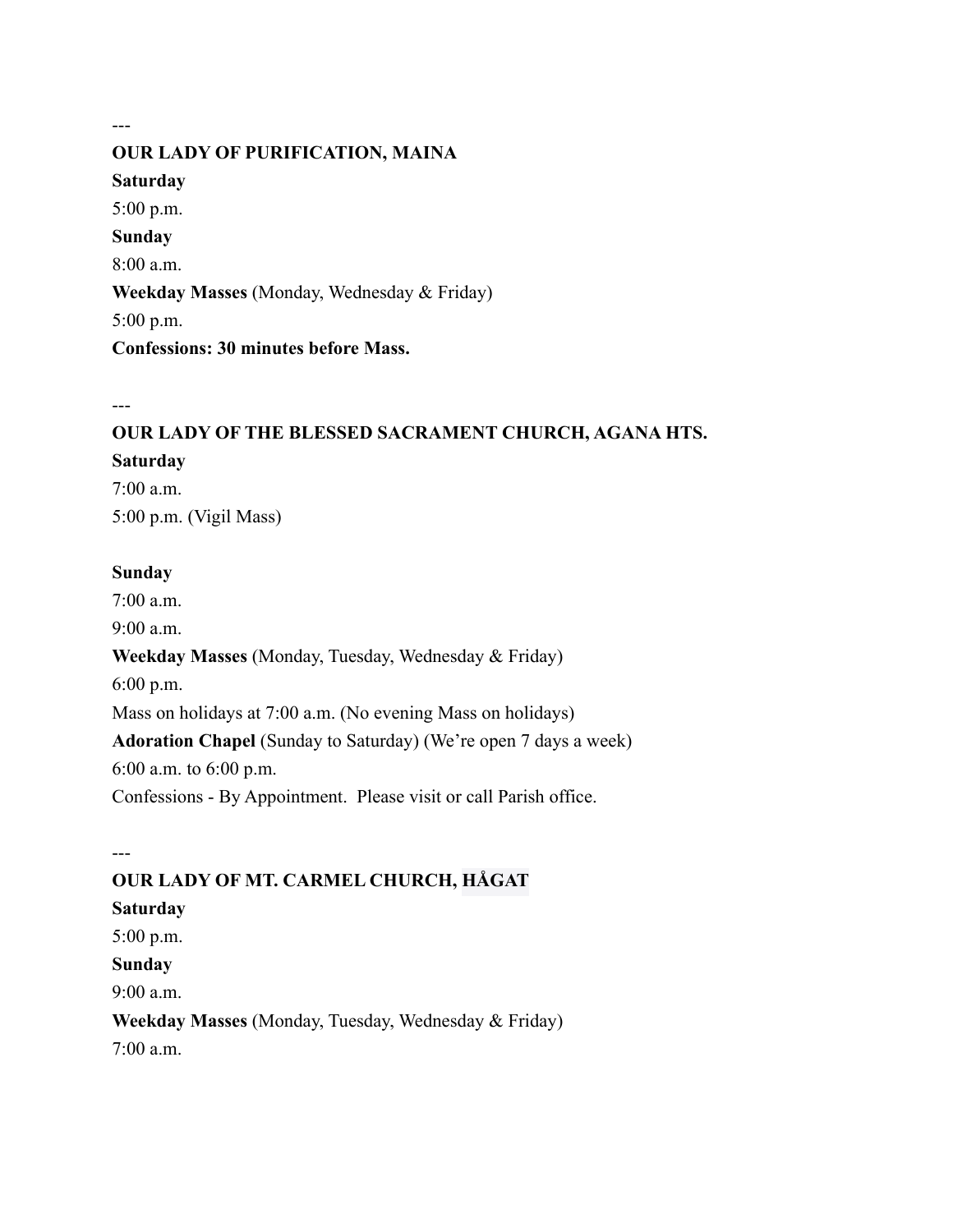# **NIÑO PERDIDO Y SAGRADA FAMILIA CHURCH, ASAN**

#### **Saturday**

---

5:00 p.m. **Sunday** 7:00 a.m. 10:00 a.m. **Weekday Masses** (Monday to Friday) 7:00 a.m.

---

## **SAN VICENTE/SAN ROQUE CATHOLIC CHURCH, BARRIGADA**

#### **Saturday**

7:15 a.m. - indoor Mass 5:30 p.m. - indoor Mass and live streamed **Sunday** 6:00 a.m. - indoor Mass 10:00 a.m. - indoor Mass and live streamed **Weekday Masses** (Monday to Friday) 6:00 p.m. - indoor Mass

---

# **OUR LADY OF PEACE AND SAFE JOURNEY CHURCH, CHALAN PAGO Saturday** 5:30 p.m. (Anticipated Mass) **Sunday**  $6.30 a m$ 10:00 a.m. **Weekday Masses** (Monday, Tuesday, Wednesday, & Friday) 5:00 p.m. Confession 30 minutes before mass.

---

## **SANTA BARBARA CATHOLIC CHURCH, DEDEDO**

**Face masks, social distancing, and hand sanitizing are highly encouraged. Face mask usage is required when visiting the parish office.**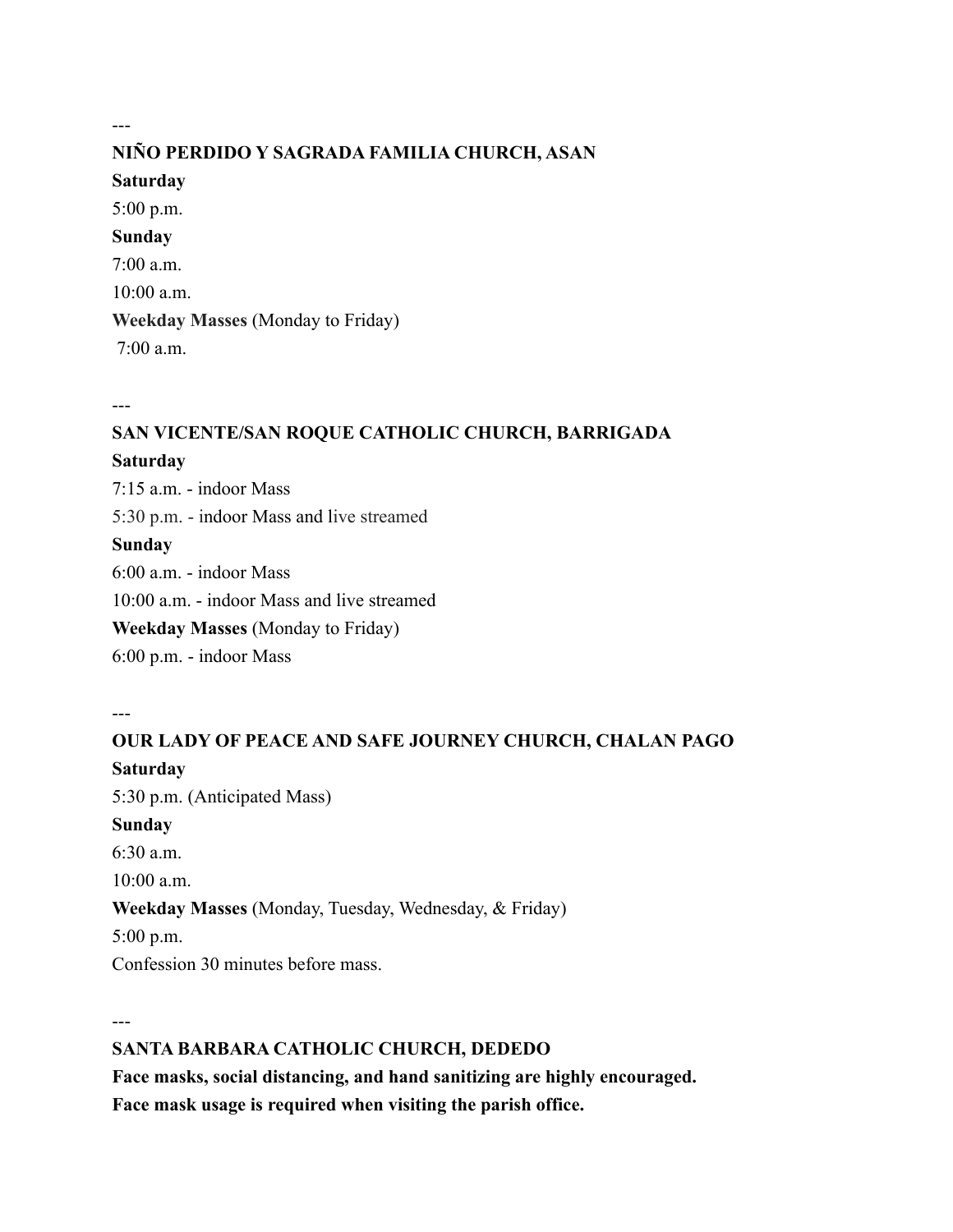#### **Saturday**

6:00 a.m. 5:00 p.m. (Anticipated Sunday Mass) **Sunday** 6:00 a.m. 8:00 a.m. 9:00 a.m. (Astumbo) 10:00 a.m. 12:00 p.m. 2:00 p.m. 5:00 p.m. **Weekdays Masses** 6:00 a.m. and 6:00 p.m.

**ST. ANDREW KIM CHURCH, DEDEDO Saturday** 7:30 p.m. **Sunday** 10:30 a.m. **Weekday Masses** Tuesday 7:30 p.m. Wednesday & Friday 10:30 a.m.

---

---

## **ST. JOSEPH CATHOLIC CHURCH, INALÅHAN**

# **Every 1st Saturday of the month - 6:00 a.m. Rosary procession around the village**

#### **Saturday**

6:30 a.m. and 6:00 p.m.

#### **Sunday**

8:00 a.m.

**Weekday Masses** (Monday, Tuesday, Wednesday, & Friday)

6:00 p.m.

Confession will be made available 30 minutes before mass or by appointment.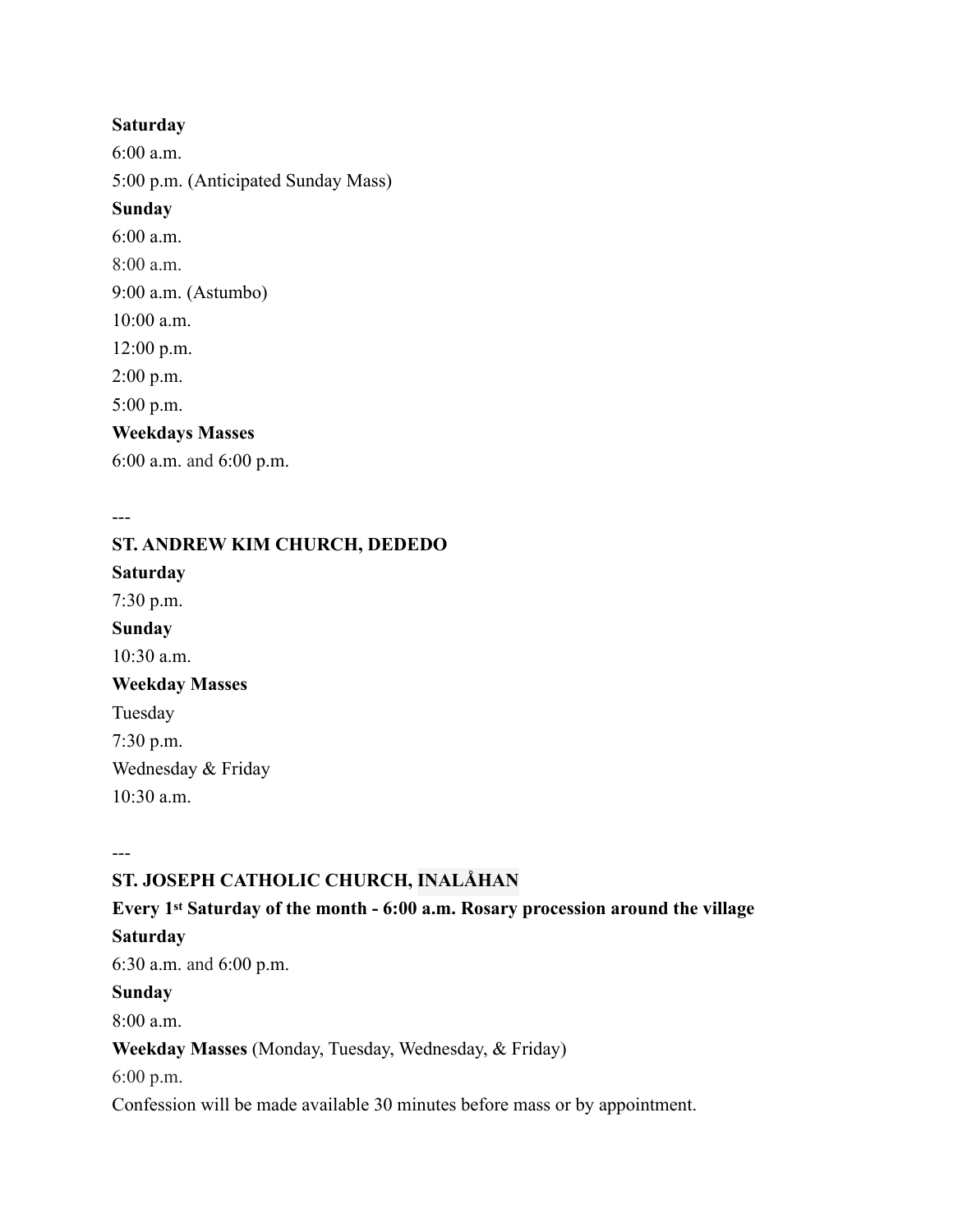**Saturday, 3 p.m. June 11 – Holy Sacrifice of Mass celebrating 25th Sacerdotal Anniversary celebration of Fr. Joseph B. Anore (ordained June 17, 1997). Dinner and celebration to follow at church grounds.**

--- **SAN ISIDRO CATHOLIC CHURCH, MALOJLOJ Saturday (All Masses in church)** 5:00 p.m. (Anticipated) **Sunday** 6:00 a.m.  $8:00a \, \text{m}$ **Weekday Masses** (Tuesday to Saturday) 6:30 a.m.

---

---

**SANTA TERESITA CATHOLIC CHURCH, MANGILAO Saturday** (**Anticipated Sunday Masses**) 4:30 p.m. and 6:30 p.m. **Sunday Masses** 8:00 a.m.  $10:00$  a.m. **Weekday Masses (**Monday, Tuesday, Wednesday & Friday) 6:00 p.m. (7:00 a.m. on holidays)

Parking lot attendees can receive Holy Communion under the front arches of our church at its usual time during weekend Masses.

YouTube (Santa Teresita Catholic Church) & Instagram (santateresita guam) Live streaming is available for our homebound parishioners at our 4:30 p.m. & 8:00 a.m. Sunday Masses. Blessed Sacrament Chapel (Monday to Friday) 9:00 a.m. to 9:00 p.m.

**SAN DIMAS & OUR LADY OF THE ROSARY CHURCH, MALESSO Saturday** 5:00 p.m.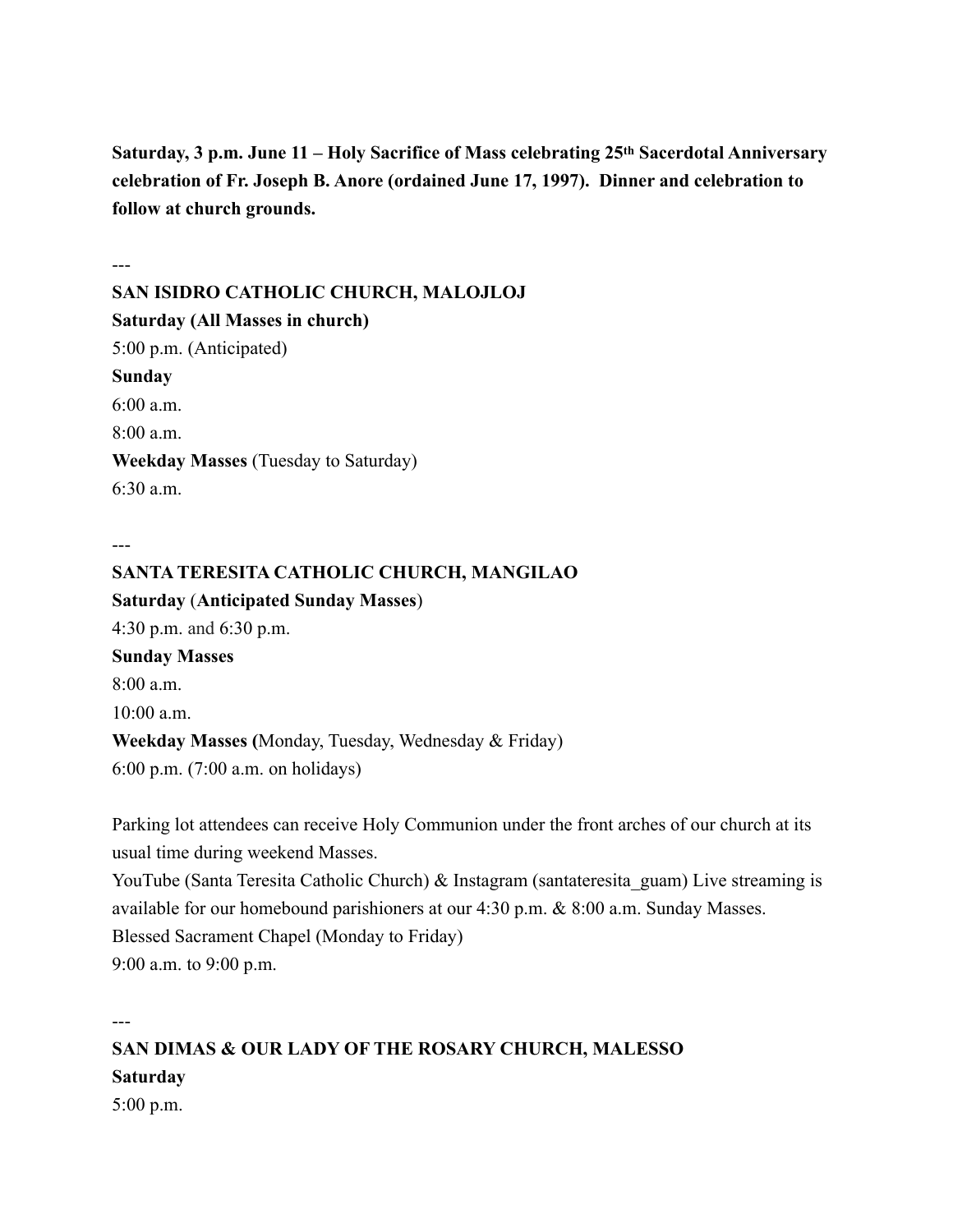#### **Sunday**

6:30 a.m. **Weekday Masses** (Monday, Tuesday, & Friday) 6:00 p.m.

----

#### **NUESTRA SEÑORA DE LAS AGUAS CHURCH, MONGMONG**

**Saturday** 5:00 p.m. (Anticipated Mass) **Sunday** 9:00 a.m. **Weekday Masses** (Monday to Friday) 6:00 p.m.

#### **First Friday Adoration of the Blessed Sacrament and Holy Hour after evening Mass.**

Confession 30 minutes before Anticipated & Sunday Masses.

---

#### **SAN JUAN BAUTISTA CATHOLIC CHURCH, ORDOT**

Faithful may attend parking lot Mass every Sunday too at 9 a.m.

**Saturday** 5:00 p.m. **Sunday** 9:00 a.m. 6:30 p.m. **Weekday Masses (**Monday to Friday)

6:00 p.m.

--- **ASSUMPTION OF OUR LADY CATHOLIC CHURCH, PITI Saturday** 6:00 p.m. (Anticipated Mass) **Sunday**  $9.00 a m$ **Weekday Masses** (Monday to Friday) 6:00 p.m.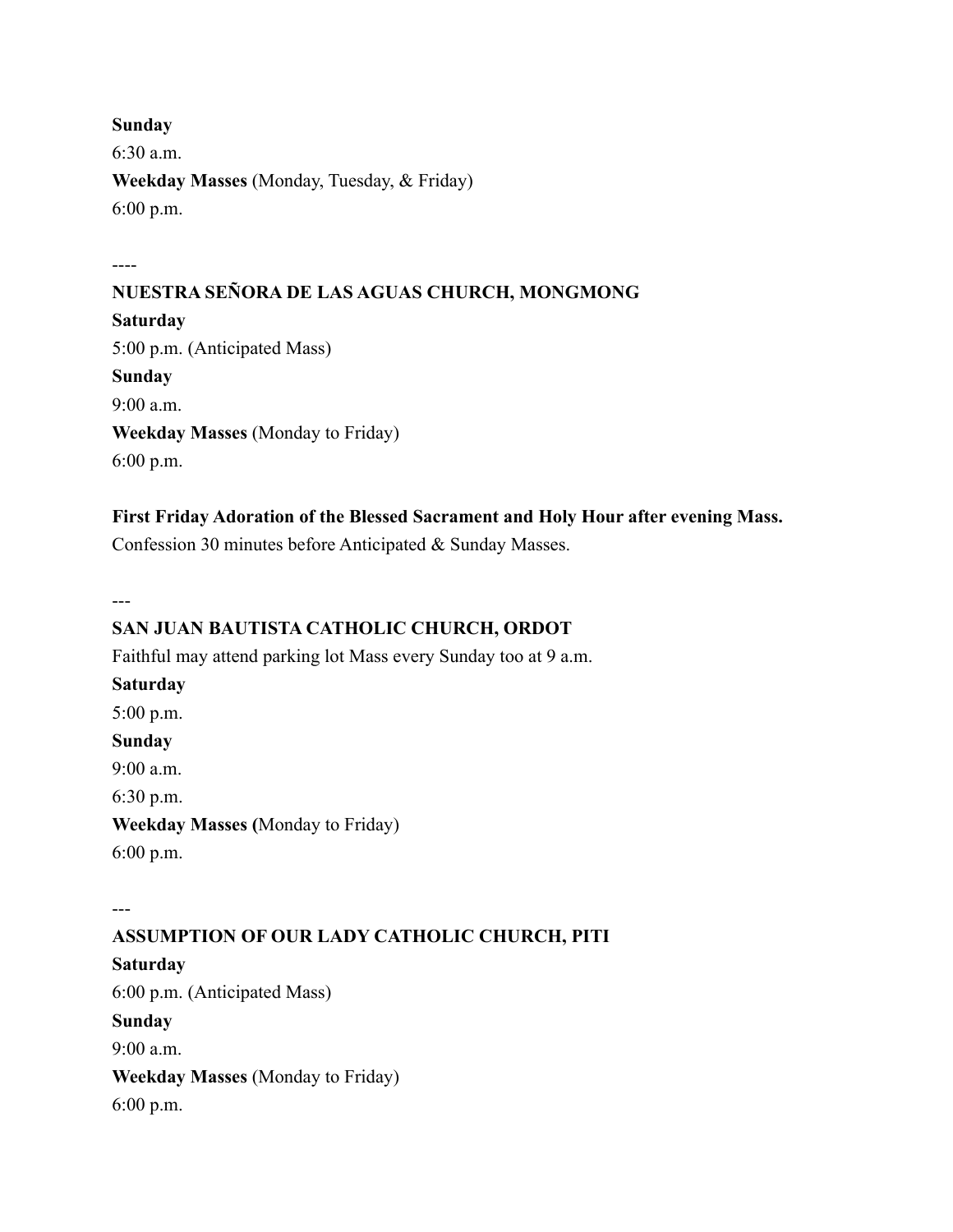Confession 30 mins. before Mass Baptism Saturday 8:30 a.m.

---

#### **OUR LADY OF GUADALUPE CATHOLIC CHURCH, SANTA RITA-SUMAI**

**For full, updated parish Mass schedule, please visit - [ologsr.org](http://ologsr.org/)**

#### **Saturday**

6:30 a.m. and 5:00 p.m. **Sunday** 6:30 a.m. (Chamorro)  $8a \, \text{m}$  $9.30$  a.m. **Weekday Masses (**Monday, Tuesday, Wednesday, & Friday) 6:30 a.m. Confession: Saturdays – 7:00 a.m. to 7:30 a.m. & 4:00 p.m. to 4:45 p.m.

---

#### **ST. JUDE THADDEUS CATHOLIC CHURCH, SINAJANA**

Saturday - June 11th - Vigil Mass - The Most Holy Trinity: 4:45 PM Mass Intentions Announced 5:00 PM Mass Sunday - June 12th - The Most Holy Trinity: 6:15 AM Mass Intentions Announced 6:30 AM Mass 8:15 AM Mass Intentions Announced 8:30 AM Mass Weekday Masses [Monday, Tuesday, Wednesday & Friday: 6:45 PM Mass Intentions Announced 7:00 PM Mass \*NO MASS ON THURSDAY\* \*Baptisms, Confessions, Marriage Preparation & Mass of Christian Burial: Kindly make an appointment. Tel.: [671] 475-6531 --- **SAN MIGUEL CHURCH, TALO'FO'FO'**

#### **Saturday**

 $8:00a \, \text{m}$ 5:00 p.m. (Vigil Mass)

#### **Sunday**

9:30 a.m.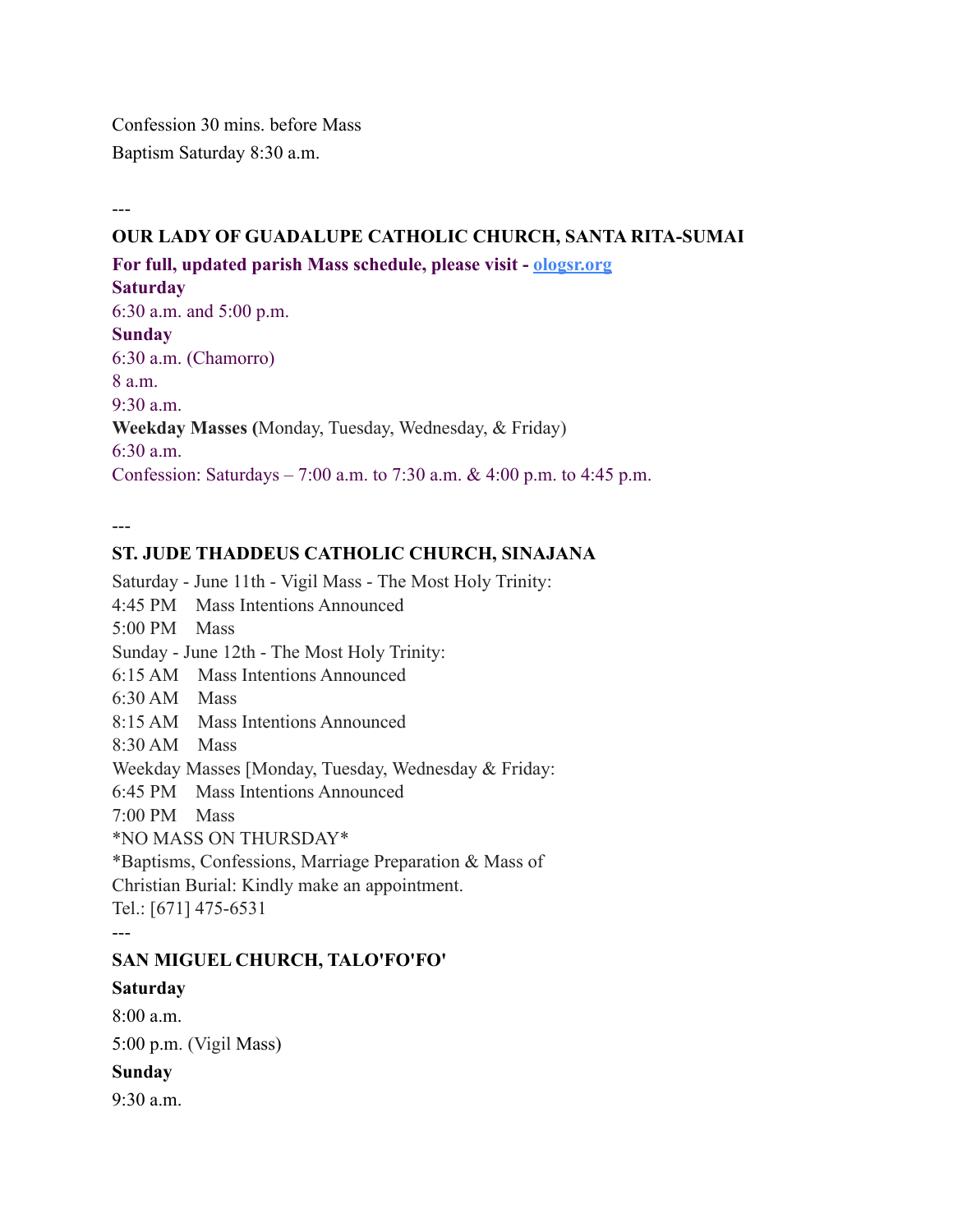**Weekday Masses** (Monday, Tuesday, Wednesday, & Friday)

6:00 p.m.

Confession 30 minutes before Mass or you may call the parish office at 789-1069 to make an appointment. Parish website: [sanmiguelguam.com](http://sanmiguelguam.com)

---

# **ST. ANTHONY CATHOLIC CHURCH, CO-PATRON ST. VICTOR, TAMUNING June 10 - June 18, 2022 NOVENA FOR ST ANTONIO before all Masses**

Holy Rosary: 45 minutes before Mass

#### **Saturday**

6:00 a.m. - Holy Mass 5:00 p.m. **Sunday** 6:00 a.m. - 1st Sunday (CHamorro Mass) 9:00 a.m. - Holy Mass 11:00 a.m. - (Missa Pro Populo (Mass for the People) Holy Mass Live Streamed on FB page 5:00 p.m. - Holy Mass 7:00 p.m. - Holy Mass **Weekday Masses** (Monday to Friday) 6:00 a.m. 6:00 p.m. **(LIVESTREAMED ON FB PAGE)**

1st Sundays 6:00 a.m. - CHamorro Mass 2nd Sundays 3:00 p.m. - Tagalog Mass 3rd Sundays 3:00 p.m. - Youth Mass 4th Sundays 3:00 p.m. - Kapampangan Mass

Adoration of the Blessed Sacrament (Chapel) Monday - Sunday - 6:00 a.m. - 8:00 p.m.

---

## **IMMACULATE HEART OF MARY CATHOLIC CHURCH, TOTO Saturday**

7:30 a.m. - Rosary, Divine Mercy Chaplet and Holy Mass 5:30 p.m. - Rosary, Divine Mercy Chaplet and Holy Mass (Anticipated)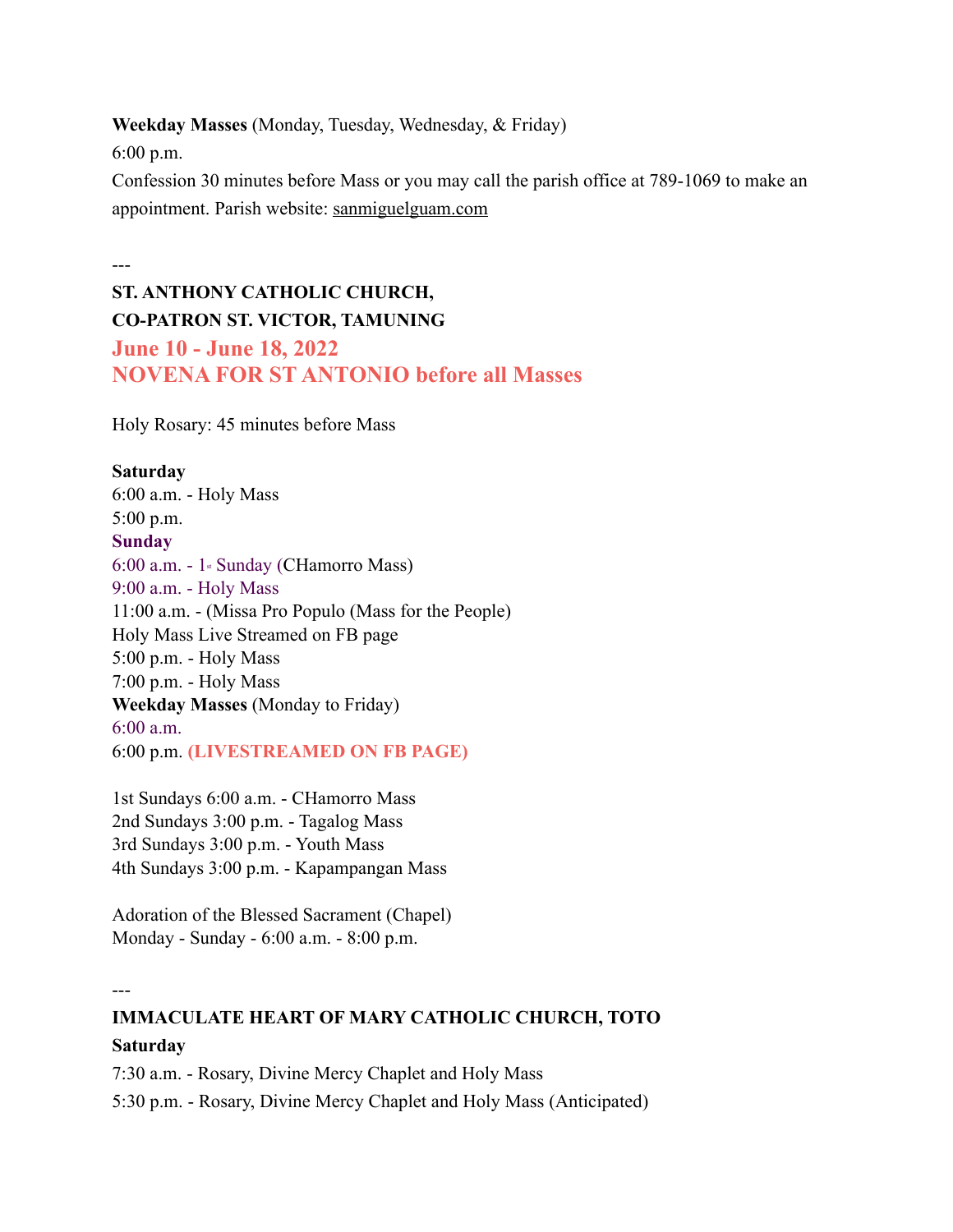#### **Sunday**

7:30 a.m. - Rosary, Divine Mercy Chaplet and Holy Mass 11:00 a.m. - Holy Mass (Chuukese)

**Weekday Masses** (Monday to Friday) 5:30 p.m. - Rosary, Divine Mercy Chaplet and Holy Mass Confession is available every after celebration of the Mass

All celebrations are in-church and also available through YouTube and Facebook livestreaming. Links are found below: YouTube - [https://www.youtube.com/channel/UCLekSvg7IWNER1lMACR6thA?](https://www.youtube.com/channel/UCLekSvg7IWNER1lMACR6thA?view_as=subscriber) [view\\_as=subscriber](https://www.youtube.com/channel/UCLekSvg7IWNER1lMACR6thA?view_as=subscriber) Facebook - <https://www.facebook.com/immaculate.heart.5283>

---

# **BLESSED DIEGO LUIS DE SAN VITORES CHURCH, TUMON Saturday** 5:30 p.m. - In Church **Sunday** 7:00 a.m. - In Church 9:00 a.m. - In Church **Weekday Masses** (Monday, Tuesday, Wednesday, & Friday) 6:00 p.m. Confession 30 minutes prior to Mass or by appointment.

**SAN DIONISIO CATHOLIC CHURCH, HUMÅTAK**

#### **Sunday**

**---**

8:30 a.m. **Weekday Mass** (Wednesday) 6:00 p.m.

---

**SANTA BERNADITA CATHOLIC CHURCH, AGAFA GUMAS, YIGO Saturday** 5:30 p.m., livestreamed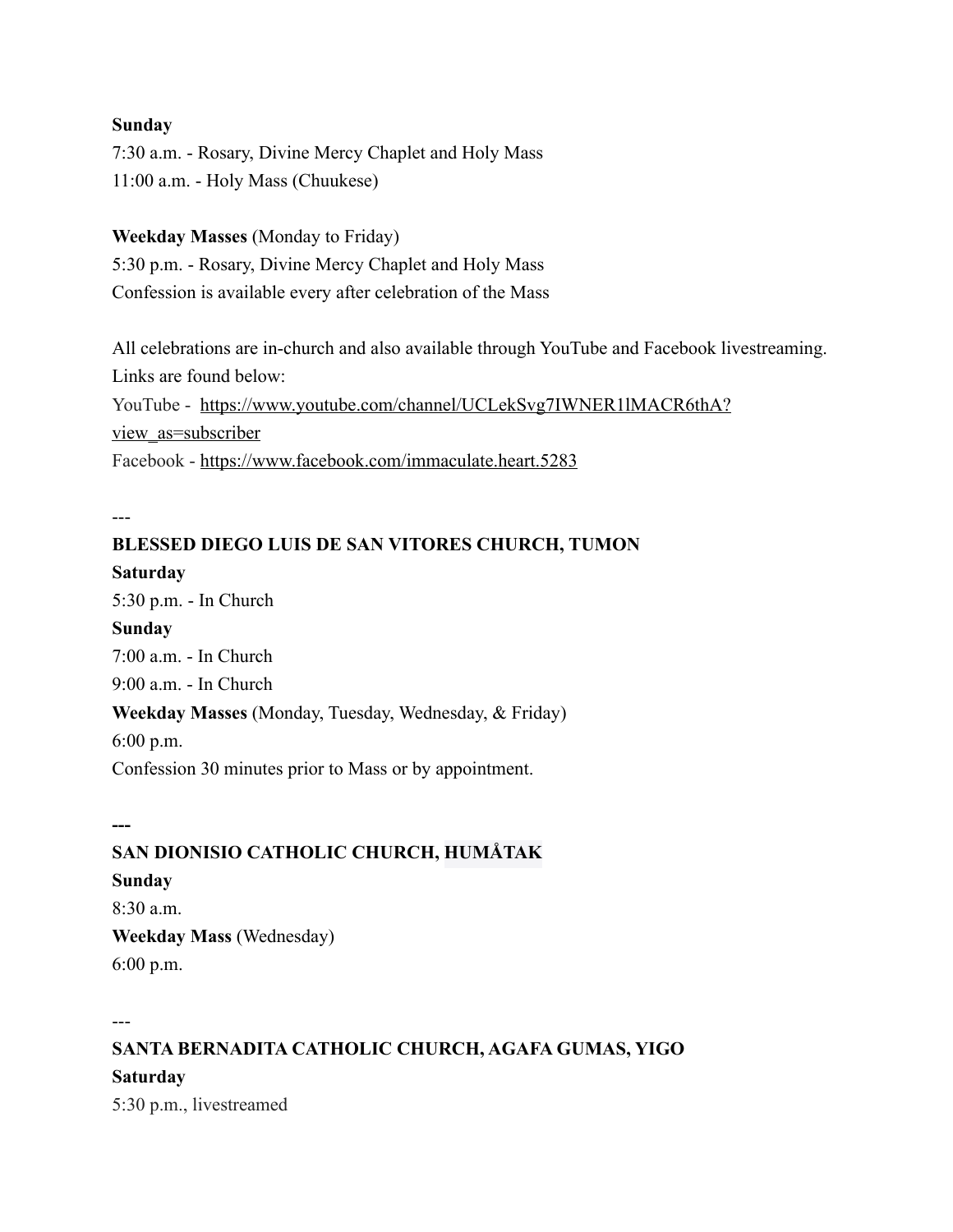#### **Sunday**

6:00 a.m. 7:30 a.m. 9:00 a.m. 11:30 a.m. (Pohnpeian) **Weekday Masses** (Monday, Tuesday, Wednesday, and Friday) 6:00 p.m. live streamed daily

Confession 30 min. prior to mass or by appointment. You may email us at sbcguam@gmail.com

---

#### **OUR LADY OF LOURDES CATHOLIC CHURCH, YIGO**

#### **Saturday**

6:00 a.m. and 6:00 p.m. – Vigil Mass

#### **Sunday**

6:00 a.m. - CHamoru & Live-streamed

8:00 a.m. - Indoor & outdoor

10:00 a.m.- Indoor & outdoor

1:00 p.m. - Indoor & outdoor

6:00 p.m. - Indoor & outdoor, & Livestream)

#### **Weekday Masses** (Monday to Friday)

6:00 a.m. (Mass/Morning Prayer (Indoor, outdoors, & Livestream)

6:00 p.m. (Indoor, outdoors, & Livestream)

---

#### **ST. FRANCIS CATHOLIC CHURCH, YONA**

**Saturday** 5:00 p.m. – Vigil Mass **Sunday** 7:00 a.m. 10:00 a.m. **Weekday Masses** (Monday, Tuesday, Wednesday, & Friday)  $7:00$  a.m.

**First Friday of the Month (No 7:00 am Mass)**